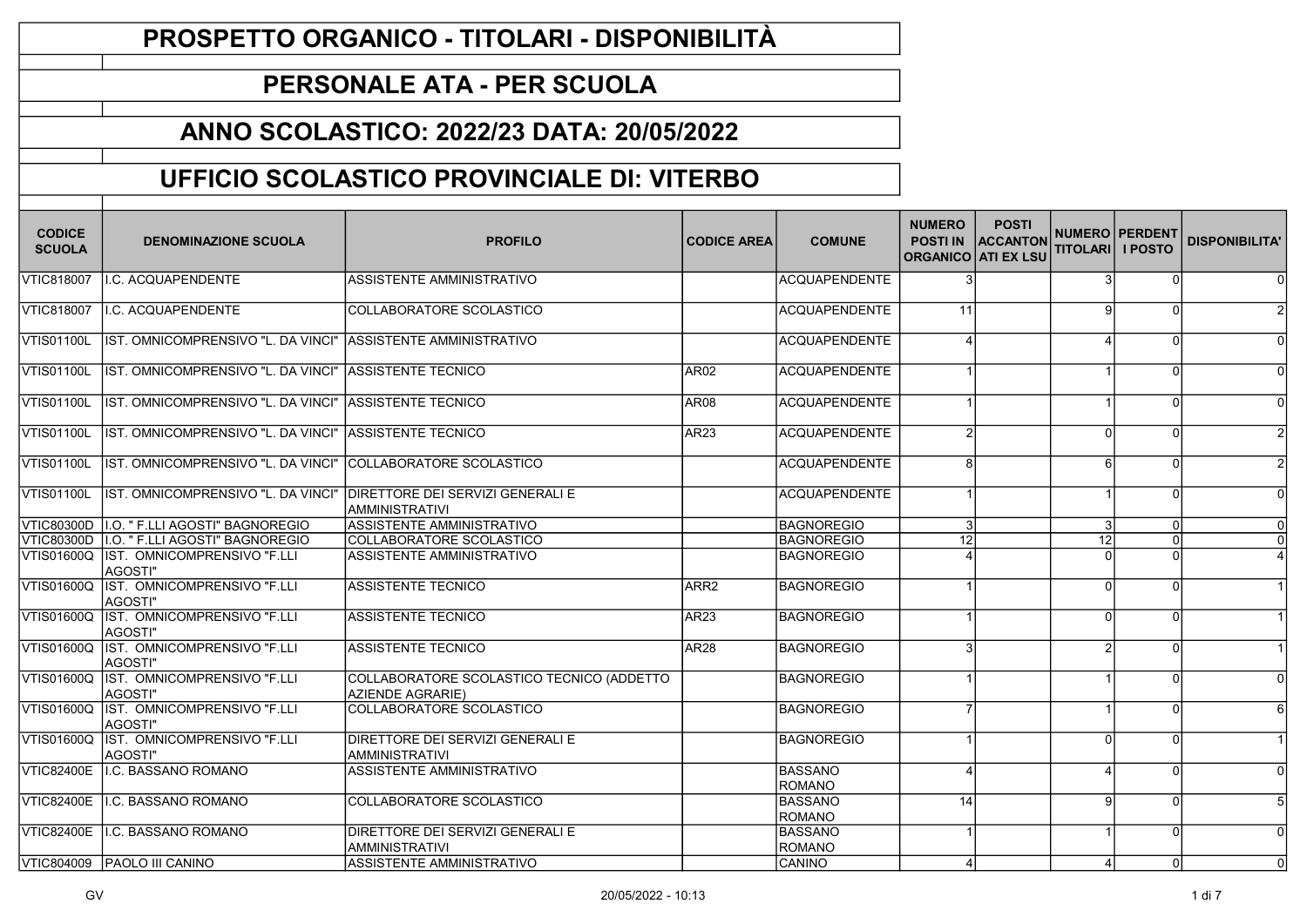### PERSONALE ATA - PER SCUOLA

### ANNO SCOLASTICO: 2022/23 DATA: 20/05/2022

| <b>CODICE</b><br><b>SCUOLA</b> | <b>DENOMINAZIONE SCUOLA</b>                                   | <b>PROFILO</b>                                                   | <b>CODICE AREA</b> | <b>COMUNE</b>                      | <b>NUMERO</b><br><b>POSTI IN</b><br><b>ORGANICO ATI EX LSU</b> | <b>POSTI</b><br><b>ACCANTON</b> | NUMERO PERDENT<br><b>TITOLARI I POSTO</b> |              | <b>DISPONIBILITA'</b> |
|--------------------------------|---------------------------------------------------------------|------------------------------------------------------------------|--------------------|------------------------------------|----------------------------------------------------------------|---------------------------------|-------------------------------------------|--------------|-----------------------|
| VTIC804009                     | <b>PAOLO III CANINO</b>                                       | COLLABORATORE SCOLASTICO                                         |                    | ICANINO                            | 15                                                             |                                 | 15                                        |              |                       |
| VTIC804009                     | <b>PAOLO III CANINO</b>                                       | <b>DIRETTORE DEI SERVIZI GENERALI E</b><br><b>AMMINISTRATIVI</b> |                    | <b>CANINO</b>                      |                                                                |                                 |                                           |              |                       |
|                                | VTIC82500A I.C. CAPRANICA                                     | ASSISTENTE AMMINISTRATIVO                                        |                    | CAPRANICA                          | 5                                                              |                                 | 2                                         |              |                       |
|                                | VTIC82500A I.C. CAPRANICA                                     | <b>COLLABORATORE SCOLASTICO</b>                                  |                    | <b>CAPRANICA</b>                   | 16                                                             |                                 | 12                                        | <sup>n</sup> |                       |
|                                | VTIC82500A I.C. CAPRANICA                                     | DIRETTORE DEI SERVIZI GENERALI E<br><b>AMMINISTRATIVI</b>        |                    | <b>CAPRANICA</b>                   |                                                                |                                 |                                           |              |                       |
|                                | VTIS01200C   "A. FARNESE" - CAPRAROLA                         | ASSISTENTE AMMINISTRATIVO                                        |                    | ICAPRAROLA                         |                                                                |                                 |                                           | ∩            |                       |
|                                | VTIS01200C   "A. FARNESE" - CAPRAROLA                         | <b>ASSISTENTE TECNICO</b>                                        | AR02               | ICAPRAROLA                         |                                                                |                                 |                                           |              | $\Omega$              |
|                                | VTIS01200C   "A. FARNESE" - CAPRAROLA                         | <b>ASSISTENTE TECNICO</b>                                        | AR <sub>20</sub>   | CAPRAROLA                          | 5                                                              |                                 |                                           |              | $\Omega$              |
|                                | VTIS01200C   "A. FARNESE" - CAPRAROLA                         | <b>ASSISTENTE TECNICO</b>                                        | AR <sub>21</sub>   | CAPRAROLA                          | $\overline{2}$                                                 |                                 |                                           |              |                       |
|                                | VTIS01200C   "A. FARNESE" - CAPRAROLA                         | COLLABORATORE SCOLASTICO                                         |                    | CAPRAROLA                          | 17                                                             |                                 | 13                                        | ∩            |                       |
| <b>VTIS01200C</b>              | "A. FARNESE" - CAPRAROLA                                      | DIRETTORE DEI SERVIZI GENERALI E<br><b>AMMINISTRATIVI</b>        |                    | CAPRAROLA                          |                                                                |                                 |                                           |              |                       |
|                                | VTIC80900C II.C. ROBERTO MARCHINI                             | <b>ASSISTENTE AMMINISTRATIVO</b>                                 |                    | ICAPRAROLA                         | 3                                                              |                                 |                                           | <sup>n</sup> | $\overline{2}$        |
|                                | VTIC80900C II.C. ROBERTO MARCHINI                             | <b>COLLABORATORE SCOLASTICO</b>                                  |                    | ICAPRAROLA                         | 12                                                             |                                 | q                                         |              |                       |
|                                | VTIC80900C I.C. ROBERTO MARCHINI                              | DIRETTORE DEI SERVIZI GENERALI E<br><b>AMMINISTRATIVI</b>        |                    | <b>CAPRAROLA</b>                   |                                                                |                                 |                                           |              |                       |
|                                | VTCT70600T C.T.P. "G. FOTI" - CIVITA CASTELLANA               | COLLABORATORE SCOLASTICO                                         |                    | <b>CIVITA</b><br><b>CASTELLANA</b> |                                                                |                                 |                                           |              | $\Omega$              |
| <b>VTIC81700B</b>              | ILC. D. ALIGHIERI CIVITA CASTEL                               | ASSISTENTE AMMINISTRATIVO                                        |                    | <b>CIVITA</b><br><b>CASTELLANA</b> | 6                                                              |                                 | 3                                         |              |                       |
|                                | VTIC81700B   I.C. D. ALIGHIERI CIVITA CASTEL                  | COLLABORATORE SCOLASTICO                                         |                    | <b>CIVITA</b><br><b>CASTELLANA</b> | 19                                                             |                                 | 12                                        |              |                       |
|                                | VTIC81700B   I.C. D. ALIGHIERI CIVITA CASTEL                  | <b>DIRETTORE DEI SERVIZI GENERALI E</b><br><b>AMMINISTRATIVI</b> |                    | <b>CIVITA</b><br><b>CASTELLANA</b> |                                                                |                                 | U                                         |              |                       |
|                                | VTIC81600G IST.COMPR. XXV APRILE                              | ASSISTENTE AMMINISTRATIVO                                        |                    | <b>CIVITA</b><br><b>CASTELLANA</b> | 5                                                              |                                 | 5                                         |              | $\Omega$              |
|                                | VTIC81600G IST.COMPR. XXV APRILE                              | COLLABORATORE SCOLASTICO                                         |                    | <b>CIVITA</b><br><b>CASTELLANA</b> | 18                                                             |                                 | 10                                        |              | 8                     |
|                                | VTIC81600G IST.COMPR. XXV APRILE                              | DIRETTORE DEI SERVIZI GENERALI E<br><b>AMMINISTRATIVI</b>        |                    | <b>CIVITA</b><br><b>CASTELLANA</b> |                                                                |                                 |                                           |              |                       |
| VTIS006005                     | IST.SUP.STAT."GIUSEPPE COLASANTI"   ASSISTENTE AMMINISTRATIVO |                                                                  |                    | <b>CIVITA</b><br><b>CASTELLANA</b> |                                                                |                                 |                                           |              | $\Omega$              |
| VTIS006005                     | IST.SUP.STAT."GIUSEPPE COLASANTI" ASSISTENTE TECNICO          |                                                                  | AR <sub>02</sub>   | <b>CIVITA</b><br>ICASTELLANA       | 3                                                              |                                 |                                           |              |                       |
| VTIS006005                     | IST.SUP.STAT."GIUSEPPE COLASANTI" IASSISTENTE TECNICO         |                                                                  | AR <sub>08</sub>   | <b>CIVITA</b><br><b>CASTELLANA</b> |                                                                |                                 |                                           |              | $\Omega$              |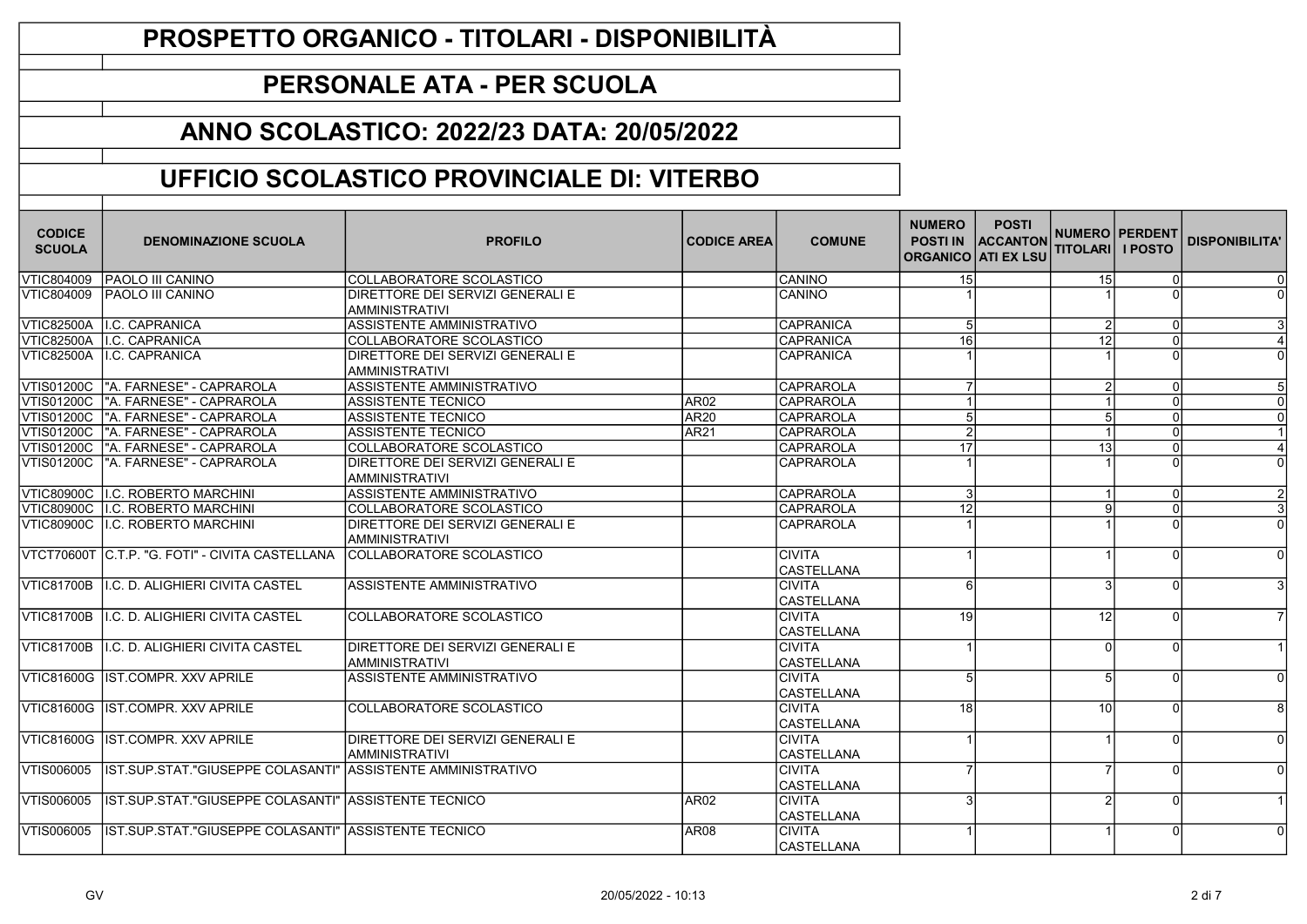### PERSONALE ATA - PER SCUOLA

#### ANNO SCOLASTICO: 2022/23 DATA: 20/05/2022

| <b>CODICE</b><br><b>SCUOLA</b> | <b>DENOMINAZIONE SCUOLA</b>                                          | <b>PROFILO</b>                                                   | <b>CODICE AREA</b> | <b>COMUNE</b>                      | <b>NUMERO</b><br><b>POSTI IN</b><br>ORGANICO ATI EX LSU | <b>POSTI</b><br><b>ACCANTON</b> | NUMERO PERDENT<br><b>TITOLARI I POSTO</b> |   | <b>DISPONIBILITA'</b> |
|--------------------------------|----------------------------------------------------------------------|------------------------------------------------------------------|--------------------|------------------------------------|---------------------------------------------------------|---------------------------------|-------------------------------------------|---|-----------------------|
| VTIS006005                     | IST.SUP.STAT."GIUSEPPE COLASANTI"   COLLABORATORE SCOLASTICO         |                                                                  |                    | <b>CIVITA</b><br>ICASTELLANA       | 14                                                      |                                 | 13                                        |   |                       |
| VTIS006005                     | IIST.SUP.STAT."GIUSEPPE COLASANTI"  DIRETTORE DEI SERVIZI GENERALI E | <b>AMMINISTRATIVI</b>                                            |                    | <b>CIVITA</b><br><i>CASTELLANA</i> |                                                         |                                 |                                           |   | $\Omega$              |
| VTIS007001 U. MIDOSSI          |                                                                      | ASSISTENTE AMMINISTRATIVO                                        |                    | <b>CIVITA</b><br><b>CASTELLANA</b> | 8l                                                      |                                 | 8                                         |   | $\Omega$              |
| VTIS007001 U. MIDOSSI          |                                                                      | <b>ASSISTENTE TECNICO</b>                                        | AR <sub>02</sub>   | ICIVITA<br>ICASTELLANA             | 3                                                       |                                 |                                           | ∩ | $\mathfrak{p}$        |
| VTIS007001                     | <b>U. MIDOSSI</b>                                                    | <b>ASSISTENTE TECNICO</b>                                        | AR <sub>08</sub>   | <b>CIVITA</b><br>ICASTELLANA       |                                                         |                                 |                                           |   | $\Omega$              |
| VTIS007001                     | U. MIDOSSI                                                           | <b>ASSISTENTE TECNICO</b>                                        | AR <sub>29</sub>   | <b>CIVITA</b><br>ICASTELLANA       | $\mathfrak{p}$                                          |                                 | 2                                         |   | $\Omega$              |
| VTIS007001                     | <b>U. MIDOSSI</b>                                                    | COLLABORATORE SCOLASTICO                                         |                    | <b>CIVITA</b><br>ICASTELLANA       | 17                                                      |                                 | 11                                        |   | 6                     |
| VTIS007001                     | U. MIDOSSI                                                           | DIRETTORE DEI SERVIZI GENERALI E<br>AMMINISTRATIVI               |                    | ICIVITA<br>ICASTELLANA             |                                                         |                                 | n                                         |   |                       |
| VTIC812008                     | I.C. FABRICA DI ROMA                                                 | <b>ASSISTENTE AMMINISTRATIVO</b>                                 |                    | FABRICA DI ROMA                    | $\boldsymbol{\Lambda}$                                  |                                 | 3                                         | ∩ |                       |
| <b>VTIC812008</b>              | <b>I.C. FABRICA DI ROMA</b>                                          | COLLABORATORE SCOLASTICO                                         |                    | <b>FABRICA DI ROMA</b>             | $\overline{13}$                                         |                                 | 10                                        |   |                       |
| <b>VTIC812008</b>              | I.C. FABRICA DI ROMA                                                 | <b>DIRETTORE DEI SERVIZI GENERALI E</b><br><b>AMMINISTRATIVI</b> |                    | <b>FABRICA DI ROMA</b>             |                                                         |                                 | $\Omega$                                  |   |                       |
| VTIC819003                     | II.C. GROTTE DI CASTRO                                               | <b>ASSISTENTE AMMINISTRATIVO</b>                                 |                    | <b>GROTTE DI</b><br><b>CASTRO</b>  |                                                         |                                 | 3                                         |   |                       |
| VTIC819003                     | I.C. GROTTE DI CASTRO                                                | COLLABORATORE SCOLASTICO                                         |                    | <b>GROTTE DI</b><br><b>CASTRO</b>  | 15                                                      |                                 | 14                                        |   |                       |
| VTIC819003                     | I.C. GROTTE DI CASTRO                                                | DIRETTORE DEI SERVIZI GENERALI E<br>AMMINISTRATIVI               |                    | <b>GROTTE DI</b><br><b>CASTRO</b>  |                                                         |                                 |                                           |   | $\Omega$              |
| VTIC805005                     | II.C. MONTALTO DI CASTRO                                             | ASSISTENTE AMMINISTRATIVO                                        |                    | IMONTALTO DI<br>ICASTRO            | 5                                                       |                                 | 3                                         |   | $\mathcal{P}$         |
| <b>VTIC805005</b>              | II.C. MONTALTO DI CASTRO                                             | <b>COLLABORATORE SCOLASTICO</b>                                  |                    | <b>MONTALTO DI</b><br>ICASTRO      | 16                                                      |                                 | 16                                        | ∩ | $\Omega$              |
| VTIC805005                     | I.C. MONTALTO DI CASTRO                                              | <b>DIRETTORE DEI SERVIZI GENERALI E</b><br>AMMINISTRATIVI        |                    | <b>MONTALTO DI</b><br>ICASTRO      |                                                         |                                 |                                           |   | $\Omega$              |
| <b>VTIS00900L</b>              | C.A. DALLA CHIESA                                                    | ASSISTENTE AMMINISTRATIVO                                        |                    | <b>MONTEFIASCONE</b>               | 6l                                                      |                                 | ี                                         |   | $\Omega$              |
| <b>VTIS00900L</b>              | <b>C.A. DALLA CHIESA</b>                                             | ASSISTENTE TECNICO                                               | AR <sub>02</sub>   | <b>MONTEFIASCONE</b>               |                                                         |                                 |                                           |   |                       |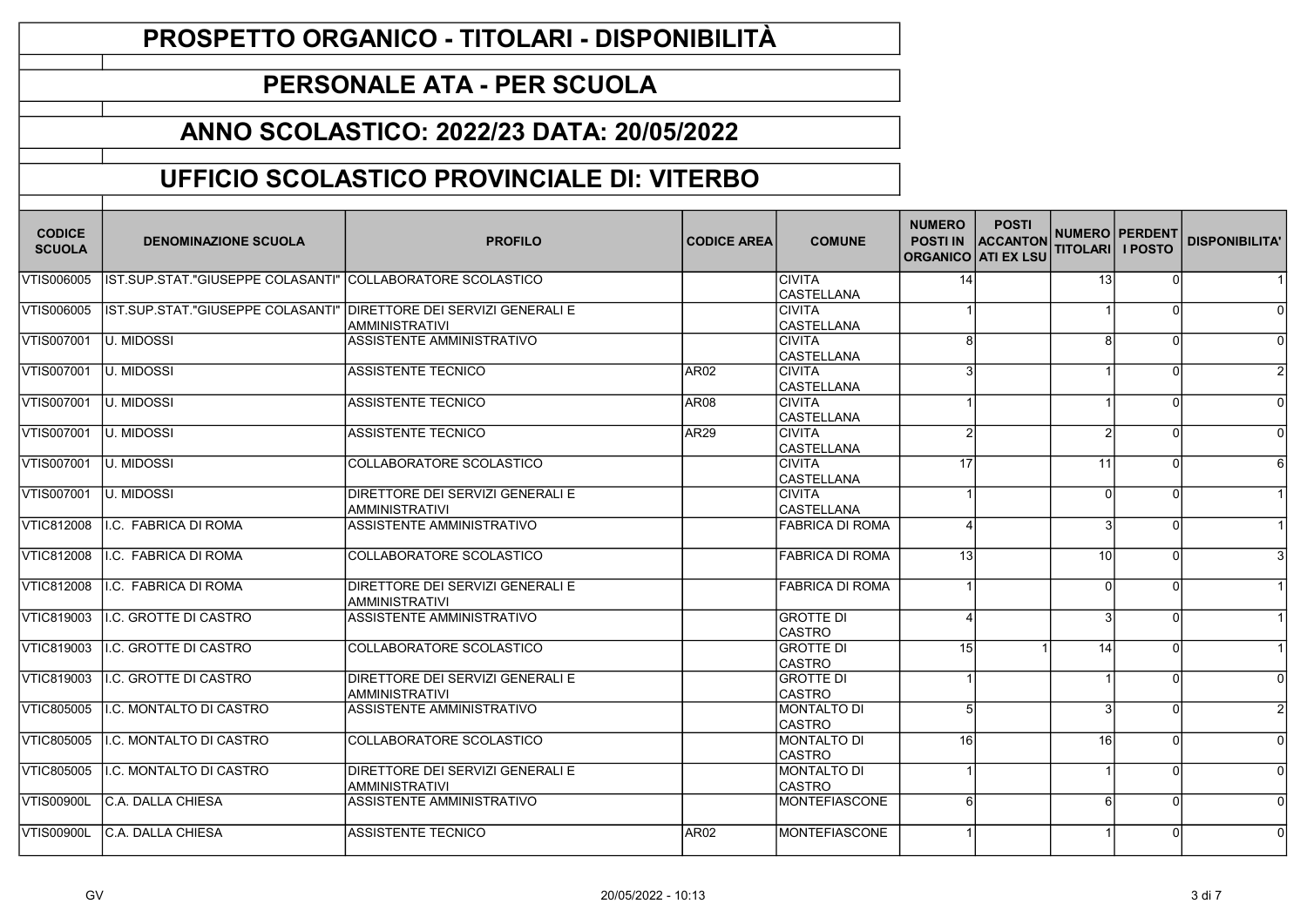### PERSONALE ATA - PER SCUOLA

#### ANNO SCOLASTICO: 2022/23 DATA: 20/05/2022

| <b>CODICE</b><br><b>SCUOLA</b> | <b>DENOMINAZIONE SCUOLA</b>          | <b>PROFILO</b>                                                     | <b>CODICE AREA</b> | <b>COMUNE</b>                       | <b>NUMERO</b><br><b>ORGANICO ATI EX LSU</b> | <b>POSTI</b><br><b>POSTI IN ACCANTON</b> | TITOLARI I POSTO | <b>NUMERO PERDENT</b> | <b>DISPONIBILITA'</b> |
|--------------------------------|--------------------------------------|--------------------------------------------------------------------|--------------------|-------------------------------------|---------------------------------------------|------------------------------------------|------------------|-----------------------|-----------------------|
| <b>VTIS00900L</b>              | C.A. DALLA CHIESA                    | ASSISTENTE TECNICO                                                 | AR <sub>08</sub>   | <b>MONTEFIASCONE</b>                |                                             |                                          |                  |                       |                       |
| <b>VTIS00900L</b>              | <b>C.A. DALLA CHIESA</b>             | IASSISTENTE TECNICO                                                | <b>AR10</b>        | <b>IMONTEFIASCONE</b>               |                                             |                                          |                  |                       | $\Omega$              |
| <b>VTIS00900L</b>              | C.A. DALLA CHIESA                    | COLLABORATORE SCOLASTICO                                           |                    | <b>MONTEFIASCONE</b>                | 11                                          |                                          | $\mathsf{Q}$     |                       |                       |
| <b>VTIS00900L</b>              | C.A. DALLA CHIESA                    | DIRETTORE DEI SERVIZI GENERALI E<br>AMMINISTRATIVI                 |                    | <b>MONTEFIASCONE</b>                |                                             |                                          |                  | ∩                     | $\Omega$              |
| <b>VTIC82800T</b>              | <b>I.C. MONTEFIASCONE</b>            | ASSISTENTE AMMINISTRATIVO                                          |                    | <b>MONTEFIASCONE</b>                | 5                                           |                                          | 51               |                       | <sup>0</sup>          |
| <b>VTIC82800T</b>              | I.C. MONTEFIASCONE                   | <b>COLLABORATORE SCOLASTICO</b>                                    |                    | <b>MONTEFIASCONE</b>                | 17                                          |                                          | 13               |                       |                       |
| <b>VTIC82800T</b>              | I.C. MONTEFIASCONE                   | <b>IDIRETTORE DEI SERVIZI GENERALI E</b><br>IAMMINISTRATIVI        |                    | <b>MONTEFIASCONE</b>                |                                             |                                          |                  |                       | <sup>0</sup>          |
|                                | VTIC81400X   I.C. STRADELLA NEPI     | ASSISTENTE AMMINISTRATIVO                                          |                    | <b>NEPI</b>                         | 5                                           |                                          | 5 <sup>1</sup>   |                       | $\Omega$              |
|                                | VTIC81400X I.C. STRADELLA NEPI       | <b>COLLABORATORE SCOLASTICO</b>                                    |                    | <b>NEPI</b>                         | 18                                          |                                          | 15               |                       |                       |
|                                | VTIC81400X   I.C. STRADELLA NEPI     | <b>DIRETTORE DEI SERVIZI GENERALI E</b><br>AMMINISTRATIVI          |                    | <b>NEPI</b>                         |                                             |                                          | U                |                       |                       |
|                                | VTIS00400D IST. OMNICOMPRENSIVO ORTE | ASSISTENTE AMMINISTRATIVO                                          |                    | <b>ORTE</b>                         | 6                                           |                                          | $6 \mid$         | n                     | $\Omega$              |
|                                | VTIS00400D IST. OMNICOMPRENSIVO ORTE | <b>ASSISTENTE TECNICO</b>                                          | AR <sub>02</sub>   | <b>ORTE</b>                         | $\overline{1}$                              |                                          |                  |                       | $\Omega$              |
|                                | VTIS00400D IST. OMNICOMPRENSIVO ORTE | <b>ASSISTENTE TECNICO</b>                                          | AR <sub>08</sub>   | <b>ORTE</b>                         | $\overline{\mathbf{1}}$                     |                                          |                  |                       | $\Omega$              |
| <b>VTIS00400D</b>              | <b>IST. OMNICOMPRENSIVO ORTE</b>     | COLLABORATORE SCOLASTICO                                           |                    | <b>ORTE</b>                         | 12                                          |                                          | 8                |                       |                       |
| <b>VTIS00400D</b>              | IST. OMNICOMPRENSIVO ORTE            | DIRETTORE DEI SERVIZI GENERALI E<br>AMMINISTRATIVI                 |                    | <b>ORTE</b>                         |                                             |                                          |                  |                       |                       |
| <b>VTIC827002</b>              | <b>ISTITUTO OMNICOMPRENSIVO ORTE</b> | <b>ASSISTENTE AMMINISTRATIVO</b>                                   |                    | <b>ORTE</b>                         | $\Delta$                                    |                                          |                  |                       | $\Omega$              |
| VTIC827002                     | ISTITUTO OMNICOMPRENSIVO ORTE        | <b>COLLABORATORE SCOLASTICO</b>                                    |                    | <b>ORTE</b>                         | 16                                          |                                          | 13               |                       |                       |
| VTIS013008                     | " A. MEUCCI" - RONCIGLIONE           | <b>ASSISTENTE AMMINISTRATIVO</b>                                   |                    | RONCIGLIONE                         | $\mathbf{Q}$                                |                                          |                  |                       |                       |
| VTIS013008                     | " A. MEUCCI" - RONCIGLIONE           | <b>ASSISTENTE TECNICO</b>                                          | AR <sub>02</sub>   | <b>RONCIGLIONE</b>                  | $\mathfrak{p}$                              |                                          |                  |                       |                       |
| VTIS013008                     | " A. MEUCCI" - RONCIGLIONE           | ASSISTENTE TECNICO                                                 | AR <sub>08</sub>   | RONCIGLIONE                         | $\overline{\mathbf{1}}$                     |                                          | $\Omega$         |                       |                       |
| VTIS013008                     | " A. MEUCCI" - RONCIGLIONE           | COLLABORATORE SCOLASTICO                                           |                    | RONCIGLIONE                         | 18                                          |                                          | 14               | ∩                     |                       |
| VTIS013008                     | A. MEUCCI" - RONCIGLIONE             | <b>IDIRETTORE DEI SERVIZI GENERALI E</b><br><b>IAMMINISTRATIVI</b> |                    | <b>RONCIGLIONE</b>                  |                                             |                                          |                  |                       |                       |
| <b>VTIC81000L</b>              | I.C. VIRGILI RONCIGLIONE             | ASSISTENTE AMMINISTRATIVO                                          |                    | RONCIGLIONE                         | $\overline{4}$                              |                                          | $\overline{3}$   | n                     |                       |
| VTIC81000L                     | I.C. VIRGILI RONCIGLIONE             | COLLABORATORE SCOLASTICO                                           |                    | <b>RONCIGLIONE</b>                  | 14                                          |                                          | 8 <sup>1</sup>   | ∩                     | 6                     |
| VTIC81000L                     | I.C. VIRGILI RONCIGLIONE             | IDIRETTORE DEI SERVIZI GENERALI E<br>AMMINISTRATIVI                |                    | RONCIGLIONE                         |                                             |                                          |                  |                       |                       |
| <b>VTIC82200V</b>              | II.C. MONACI SORIANO NEL CIMINO      | ASSISTENTE AMMINISTRATIVO                                          |                    | <b>SORIANO NEL</b><br><b>CIMINO</b> |                                             |                                          |                  |                       | $\Omega$              |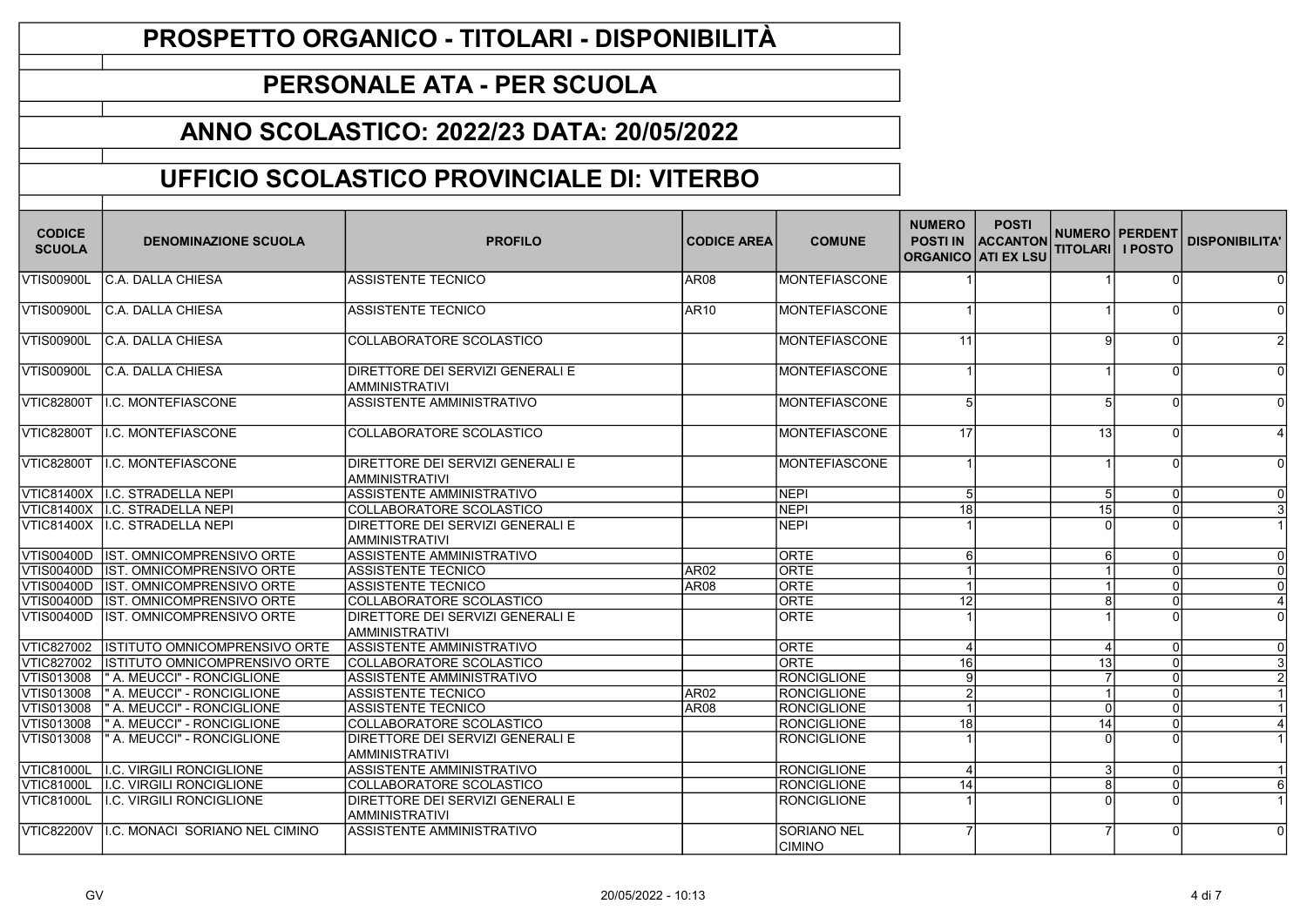### PERSONALE ATA - PER SCUOLA

#### ANNO SCOLASTICO: 2022/23 DATA: 20/05/2022

| <b>CODICE</b><br><b>SCUOLA</b> | <b>DENOMINAZIONE SCUOLA</b>               | <b>PROFILO</b>                                                   | <b>CODICE AREA</b> | <b>COMUNE</b>                       | <b>NUMERO</b><br><b>ORGANICO ATI EX LSU</b> | <b>POSTI</b><br>POSTI IN ACCANTON | <b>TITOLARI I POSTO</b> | <b>NUMERO PERDENT</b> | <b>DISPONIBILITA'</b> |
|--------------------------------|-------------------------------------------|------------------------------------------------------------------|--------------------|-------------------------------------|---------------------------------------------|-----------------------------------|-------------------------|-----------------------|-----------------------|
| <b>VTIC82200V</b>              | I.C. MONACI SORIANO NEL CIMINO            | <b>ASSISTENTE TECNICO</b>                                        | AR <sub>02</sub>   | <b>SORIANO NEL</b><br><b>CIMINO</b> |                                             |                                   |                         |                       |                       |
| <b>VTIC82200V</b>              | I.C. MONACI SORIANO NEL CIMINO            | COLLABORATORE SCOLASTICO                                         |                    | <b>SORIANO NEL</b><br><b>CIMINO</b> | 29                                          |                                   | 24                      |                       |                       |
| <b>VTIC82200V</b>              | I.C. MONACI SORIANO NEL CIMINO            | DIRETTORE DEI SERVIZI GENERALI E<br><b>AMMINISTRATIVI</b>        |                    | SORIANO NEL<br><b>CIMINO</b>        |                                             |                                   |                         |                       | $\Omega$              |
|                                | VTIC81100C   I.C. ALDO MORO SUTRI         | ASSISTENTE AMMINISTRATIVO                                        |                    | <b>SUTRI</b>                        | 6                                           |                                   | 5 <sup>1</sup>          | n                     |                       |
|                                | VTIC81100C II.C. ALDO MORO SUTRI          | COLLABORATORE SCOLASTICO                                         |                    | <b>SUTRI</b>                        | 18                                          |                                   | 14                      | U                     |                       |
|                                | VTIC81100C II.C. ALDO MORO SUTRI          | DIRETTORE DEI SERVIZI GENERALI E<br><b>AMMINISTRATIVI</b>        |                    | <b>SUTRI</b>                        |                                             |                                   |                         |                       |                       |
| VTIC821003                     | I.C. SACCONI TARQUINIA                    | <b>ASSISTENTE AMMINISTRATIVO</b>                                 |                    | <b>TARQUINIA</b>                    |                                             |                                   |                         | n                     |                       |
| VTIC821003                     | I.C. SACCONI TARQUINIA                    | <b>ASSISTENTE TECNICO</b>                                        | AR <sub>02</sub>   | <b>TARQUINIA</b>                    | $\overline{2}$                              |                                   | $\Omega$                |                       |                       |
| VTIC821003                     | <b>I.C. SACCONI TARQUINIA</b>             | <b>COLLABORATORE SCOLASTICO</b>                                  |                    | <b>TARQUINIA</b>                    | $\overline{22}$                             |                                   | 15                      | $\Omega$              |                       |
| VTIC821003                     | II.C. SACCONI TARQUINIA                   | DIRETTORE DEI SERVIZI GENERALI E<br><b>AMMINISTRATIVI</b>        |                    | <b>TARQUINIA</b>                    |                                             |                                   |                         |                       |                       |
| VTIS001002                     | <b>VINCENZO CARDARELLI</b>                | <b>ASSISTENTE AMMINISTRATIVO</b>                                 |                    | <b>TARQUINIA</b>                    | 7                                           |                                   | $\overline{2}$          |                       | 5                     |
| VTIS001002                     | VINCENZO CARDARELLI                       | <b>ASSISTENTE TECNICO</b>                                        | AR02               | <b>TARQUINIA</b>                    | $\overline{2}$                              |                                   | $\Omega$                |                       | $\overline{c}$        |
| VTIS001002                     | <b>VINCENZO CARDARELLI</b>                | <b>ASSISTENTE TECNICO</b>                                        | AR <sub>08</sub>   | <b>TARQUINIA</b>                    | $\overline{1}$                              |                                   |                         |                       | $\overline{0}$        |
| VTIS001002                     | VINCENZO CARDARELLI                       | <b>ASSISTENTE TECNICO</b>                                        | AR <sub>28</sub>   | <b>TARQUINIA</b>                    | $\vert$ 1                                   |                                   |                         |                       | $\Omega$              |
| VTIS001002                     | <b>VINCENZO CARDARELLI</b>                | <b>COLLABORATORE SCOLASTICO</b>                                  |                    | <b>TARQUINIA</b>                    | 15                                          |                                   | 10 <sup>1</sup>         |                       |                       |
| VTIS001002                     | VINCENZO CARDARELLI                       | <b>DIRETTORE DEI SERVIZI GENERALI E</b><br><b>AMMINISTRATIVI</b> |                    | <b>TARQUINIA</b>                    |                                             |                                   |                         |                       |                       |
| VTIC820007                     | I.C. RIDOLFI TUSCANIA                     | ASSISTENTE AMMINISTRATIVO                                        |                    | <b>TUSCANIA</b>                     | $\overline{4}$                              |                                   | $\overline{2}$          | n                     |                       |
| VTIC820007                     | <b>I.C. RIDOLFI TUSCANIA</b>              | COLLABORATORE SCOLASTICO                                         |                    | <b>TUSCANIA</b>                     | 13                                          |                                   | 12                      | U                     |                       |
| VTIC820007                     | <b>II.C. RIDOLFI TUSCANIA</b>             | DIRETTORE DEI SERVIZI GENERALI E<br>AMMINISTRATIVI               |                    | <b>TUSCANIA</b>                     |                                             |                                   |                         |                       |                       |
| <b>VTIC80100T</b>              | II.C. " PAOLO RUFFINI "                   | ASSISTENTE AMMINISTRATIVO                                        |                    | <b>VALENTANO</b>                    | $\boldsymbol{\Delta}$                       |                                   | 3                       |                       |                       |
| <b>VTIC80100T</b>              | I.C. " PAOLO RUFFINI "                    | <b>COLLABORATORE SCOLASTICO</b>                                  |                    | <b>VALENTANO</b>                    | 19                                          |                                   | 17                      | ∩                     |                       |
| <b>VTIC80100T</b>              | I.C. " PAOLO RUFFINI "                    | <b>DIRETTORE DEI SERVIZI GENERALI E</b><br><b>AMMINISTRATIVI</b> |                    | <b>VALENTANO</b>                    |                                             |                                   |                         |                       |                       |
| <b>VTIC82300P</b>              | I.C. A. SCRIATTOLI VETRALLA               | ASSISTENTE AMMINISTRATIVO                                        |                    | <b>VETRALLA</b>                     | $\overline{4}$                              |                                   |                         |                       | $\Omega$              |
| <b>VTIC82300P</b>              | I.C. A. SCRIATTOLI VETRALLA               | COLLABORATORE SCOLASTICO                                         |                    | <b>VETRALLA</b>                     | 17                                          |                                   | 16                      | $\Omega$              |                       |
| VTIC82300P                     | II.C. A. SCRIATTOLI VETRALLA              | IDIRETTORE DEI SERVIZI GENERALI E<br><b>AMMINISTRATIVI</b>       |                    | <b>VETRALLA</b>                     |                                             |                                   |                         |                       |                       |
|                                | VTIC83600R   I.C. PIAZZA MARCONI VETRALLA | <b>ASSISTENTE AMMINISTRATIVO</b>                                 |                    | <b>VETRALLA</b>                     | 5                                           |                                   | 5 <sub>l</sub>          |                       | $\Omega$              |
|                                | VTIC83600R II.C. PIAZZA MARCONI VETRALLA  | COLLABORATORE SCOLASTICO                                         |                    | VETRALLA                            | 20                                          |                                   | 10 <sup>1</sup>         | ∩                     | 10                    |
|                                | VTIC83600R   I.C. PIAZZA MARCONI VETRALLA | DIRETTORE DEI SERVIZI GENERALI E<br><b>AMMINISTRATIVI</b>        |                    | <b>VETRALLA</b>                     |                                             |                                   |                         |                       |                       |
|                                | VTIC813004 IC VIGNANELLO                  | ASSISTENTE AMMINISTRATIVO                                        |                    | VIGNANELLO                          | 5 <sup>1</sup>                              |                                   | 5 <sup>1</sup>          | $\Omega$              | $\overline{0}$        |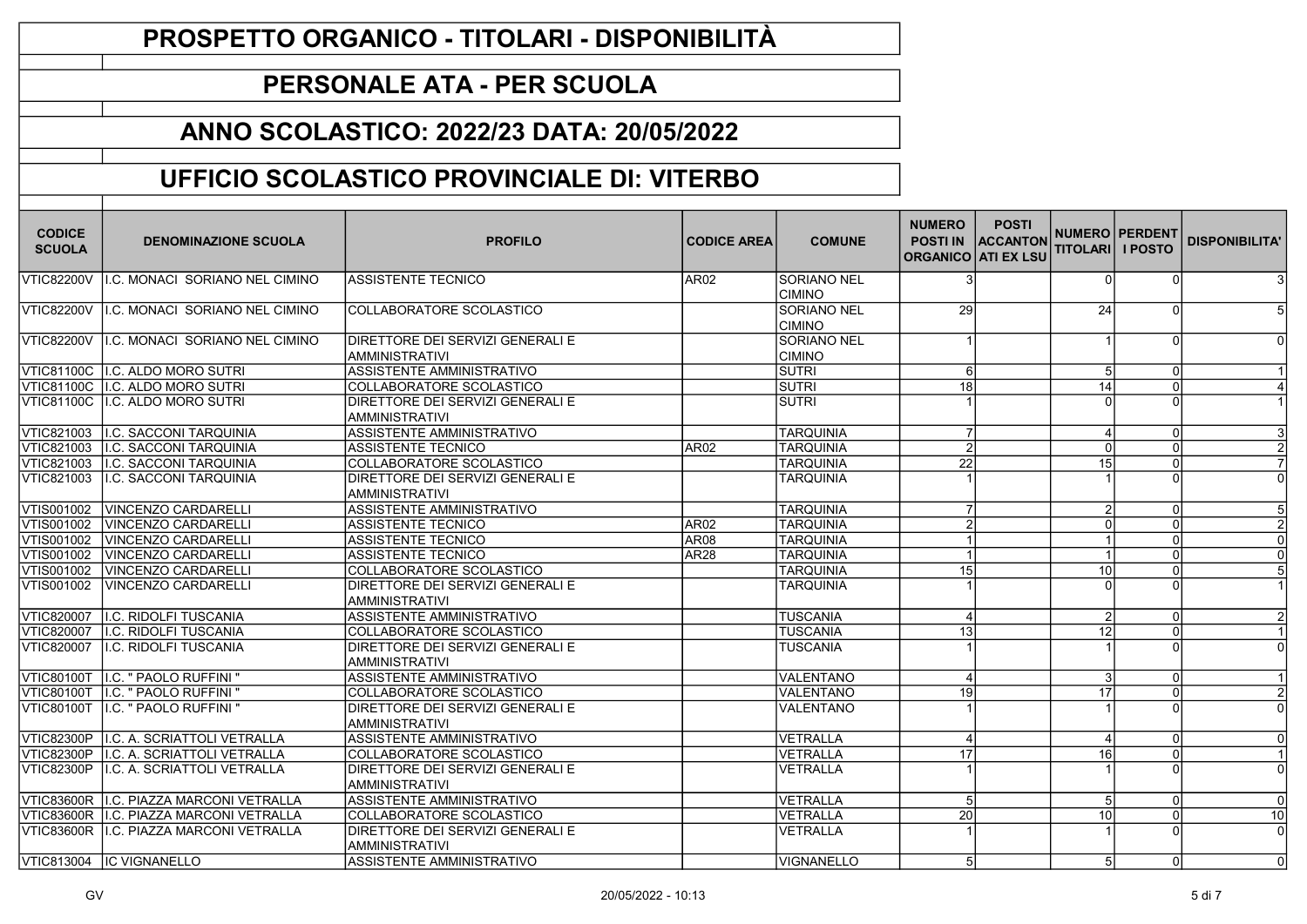### PERSONALE ATA - PER SCUOLA

#### ANNO SCOLASTICO: 2022/23 DATA: 20/05/2022

| <b>CODICE</b><br><b>SCUOLA</b> | <b>DENOMINAZIONE SCUOLA</b>                | <b>PROFILO</b>                                            | <b>CODICE AREA</b> | <b>COMUNE</b>     | <b>NUMERO</b><br><b>ORGANICO ATI EX LSU</b> | <b>POSTI</b><br>POSTI IN ACCANTON | <b>TITOLARI I POSTO</b> | <b>NUMERO PERDENT</b> | <b>DISPONIBILITA</b> |
|--------------------------------|--------------------------------------------|-----------------------------------------------------------|--------------------|-------------------|---------------------------------------------|-----------------------------------|-------------------------|-----------------------|----------------------|
| VTIC813004                     | <b>IC VIGNANELLO</b>                       | COLLABORATORE SCOLASTICO                                  |                    | VIGNANELLO        | 17 <sup>1</sup>                             |                                   | 17                      |                       |                      |
| VTIC813004                     | <b>IC VIGNANELLO</b>                       | DIRETTORE DEI SERVIZI GENERALI E<br><b>AMMINISTRATIVI</b> |                    | <b>VIGNANELLO</b> |                                             |                                   |                         |                       |                      |
|                                | VTTF010008  "LEONARDO DA VINCI" - VITERBO  | ASSISTENTE AMMINISTRATIVO                                 |                    | <b>VITERBO</b>    | 8                                           |                                   |                         |                       |                      |
|                                | VTTF010008   "LEONARDO DA VINCI" - VITERBO | <b>ASSISTENTE TECNICO</b>                                 | ARR1               | <b>VITERBO</b>    |                                             |                                   | <sup>o</sup>            |                       |                      |
|                                | VTTF010008   "LEONARDO DA VINCI" - VITERBO | <b>ASSISTENTE TECNICO</b>                                 | ARR <sub>3</sub>   | <b>VITERBO</b>    | 3                                           |                                   |                         |                       |                      |
|                                | VTTF010008  "LEONARDO DA VINCI" - VITERBO  | <b>ASSISTENTE TECNICO</b>                                 | AR <sub>02</sub>   | <b>VITERBO</b>    | 4                                           |                                   |                         |                       | $\Omega$             |
|                                | VTTF010008  "LEONARDO DA VINCI" - VITERBO  | <b>ASSISTENTE TECNICO</b>                                 | <b>AR08</b>        | <b>VITERBO</b>    | -1                                          |                                   |                         | n                     |                      |
|                                | VTTF010008   "LEONARDO DA VINCI" - VITERBO | COLLABORATORE SCOLASTICO                                  |                    | <b>VITERBO</b>    | 13                                          |                                   | 12                      |                       |                      |
| VTTF010008                     | "LEONARDO DA VINCI" - VITERBO              | DIRETTORE DEI SERVIZI GENERALI E<br>AMMINISTRATIVI        |                    | <b>VITERBO</b>    |                                             |                                   |                         |                       |                      |
|                                | VTPC010003   "M. BURATTI" - VITERBO        | ASSISTENTE AMMINISTRATIVO                                 |                    | VITERBO           | 8                                           |                                   | 5                       |                       |                      |
|                                | VTPC010003   "M. BURATTI" - VITERBO        | <b>ASSISTENTE TECNICO</b>                                 | AR02               | <b>IVITERBO</b>   | $\overline{ }$                              |                                   |                         |                       | $\Omega$             |
|                                | VTPC010003   "M. BURATTI" - VITERBO        | <b>ASSISTENTE TECNICO</b>                                 | AR08               | <b>VITERBO</b>    | $\overline{1}$                              |                                   |                         |                       |                      |
|                                | VTPC010003  "M. BURATTI" - VITERBO         | COLLABORATORE SCOLASTICO                                  |                    | <b>VITERBO</b>    | 15                                          |                                   | 10 <sup>1</sup>         | $\Omega$              |                      |
|                                | VTPC010003  "M. BURATTI" - VITERBO         | DIRETTORE DEI SERVIZI GENERALI E<br><b>AMMINISTRATIVI</b> |                    | <b>VITERBO</b>    | $\overline{1}$                              |                                   |                         |                       |                      |
| VTIS014004                     | I''P. SAVI" - VITERBO                      | <b>ASSISTENTE AMMINISTRATIVO</b>                          |                    | <b>VITERBO</b>    | $\overline{7}$                              |                                   | $6 \mid$                |                       |                      |
| VTIS014004                     | TP. SAVI" - VITERBO                        | <b>ASSISTENTE TECNICO</b>                                 | AR02               | <b>VITERBO</b>    | $\overline{2}$                              |                                   |                         | $\Omega$              |                      |
| VTIS014004                     | I"P. SAVI" - VITERBO                       | COLLABORATORE SCOLASTICO                                  |                    | <b>VITERBO</b>    | 12                                          |                                   | 12                      |                       |                      |
| VTIS014004                     | I"P. SAVI" - VITERBO                       | DIRETTORE DEI SERVIZI GENERALI E<br><b>AMMINISTRATIVI</b> |                    | <b>VITERBO</b>    |                                             |                                   |                         |                       |                      |
|                                | VTPS010006   "PAOLO RUFFINI" - VITERBO     | ASSISTENTE AMMINISTRATIVO                                 |                    | <b>VITERBO</b>    |                                             |                                   | 61                      |                       |                      |
|                                | VTPS010006   "PAOLO RUFFINI" - VITERBO     | <b>ASSISTENTE TECNICO</b>                                 | <b>AR02</b>        | <b>VITERBO</b>    |                                             |                                   |                         |                       |                      |
|                                | VTPS010006   "PAOLO RUFFINI" - VITERBO     | <b>ASSISTENTE TECNICO</b>                                 | AR <sub>08</sub>   | <b>VITERBO</b>    |                                             |                                   |                         |                       | $\Omega$             |
|                                | VTPS010006   "PAOLO RUFFINI" - VITERBO     | <b>ASSISTENTE TECNICO</b>                                 | AR23               | <b>VITERBO</b>    | $\overline{\mathbf{1}}$                     |                                   |                         |                       | $\Omega$             |
|                                | VTPS010006   "PAOLO RUFFINI" - VITERBO     | COLLABORATORE SCOLASTICO                                  |                    | <b>VITERBO</b>    | 14                                          |                                   | 13                      | U                     |                      |
|                                | VTPS010006   "PAOLO RUFFINI" - VITERBO     | DIRETTORE DEI SERVIZI GENERALI E<br><b>AMMINISTRATIVI</b> |                    | <b>VITERBO</b>    |                                             |                                   |                         |                       |                      |
|                                | VTPM010007   "S. ROSA DA VITERBO"          | <b>ASSISTENTE AMMINISTRATIVO</b>                          |                    | <b>VITERBO</b>    | 6                                           |                                   | 5                       | ∩                     |                      |
|                                | VTPM010007  "S. ROSA DA VITERBO"           | <b>ASSISTENTE TECNICO</b>                                 | <b>AR02</b>        | <b>VITERBO</b>    | $\overline{2}$                              |                                   | $\mathfrak{p}$          |                       |                      |
|                                | VTPM010007   "S. ROSA DA VITERBO"          | <b>COLLABORATORE SCOLASTICO</b>                           |                    | <b>VITERBO</b>    | 13                                          |                                   | 10 <sup>1</sup>         | $\Omega$              |                      |
|                                | VTPM010007   "S. ROSA DA VITERBO"          | DIRETTORE DEI SERVIZI GENERALI E<br>AMMINISTRATIVI        |                    | <b>VITERBO</b>    |                                             |                                   |                         |                       |                      |
|                                | VTCT70000V C.T.P. "G. FOTI" - VITERBO      | ASSISTENTE AMMINISTRATIVO                                 |                    | <b>VITERBO</b>    | 3                                           |                                   | $\overline{2}$          |                       |                      |
|                                | VTCT70000V C.T.P. "G. FOTI" - VITERBO      | COLLABORATORE SCOLASTICO                                  |                    | <b>VITERBO</b>    | $\overline{4}$                              |                                   | 3                       | $\Omega$              |                      |
|                                | VTMM047008 CPIA GIUSEPPE FOTI              | DIRETTORE DEI SERVIZI GENERALI E<br>AMMINISTRATIVI        |                    | <b>VITERBO</b>    |                                             |                                   |                         |                       |                      |
|                                | VTIC83200D I. C. PIETRO VANNI VITERBO      | <b>ASSISTENTE AMMINISTRATIVO</b>                          |                    | <b>VITERBO</b>    | 5 <sub>l</sub>                              |                                   | 5 <sup>1</sup>          | $\Omega$              | $\overline{0}$       |